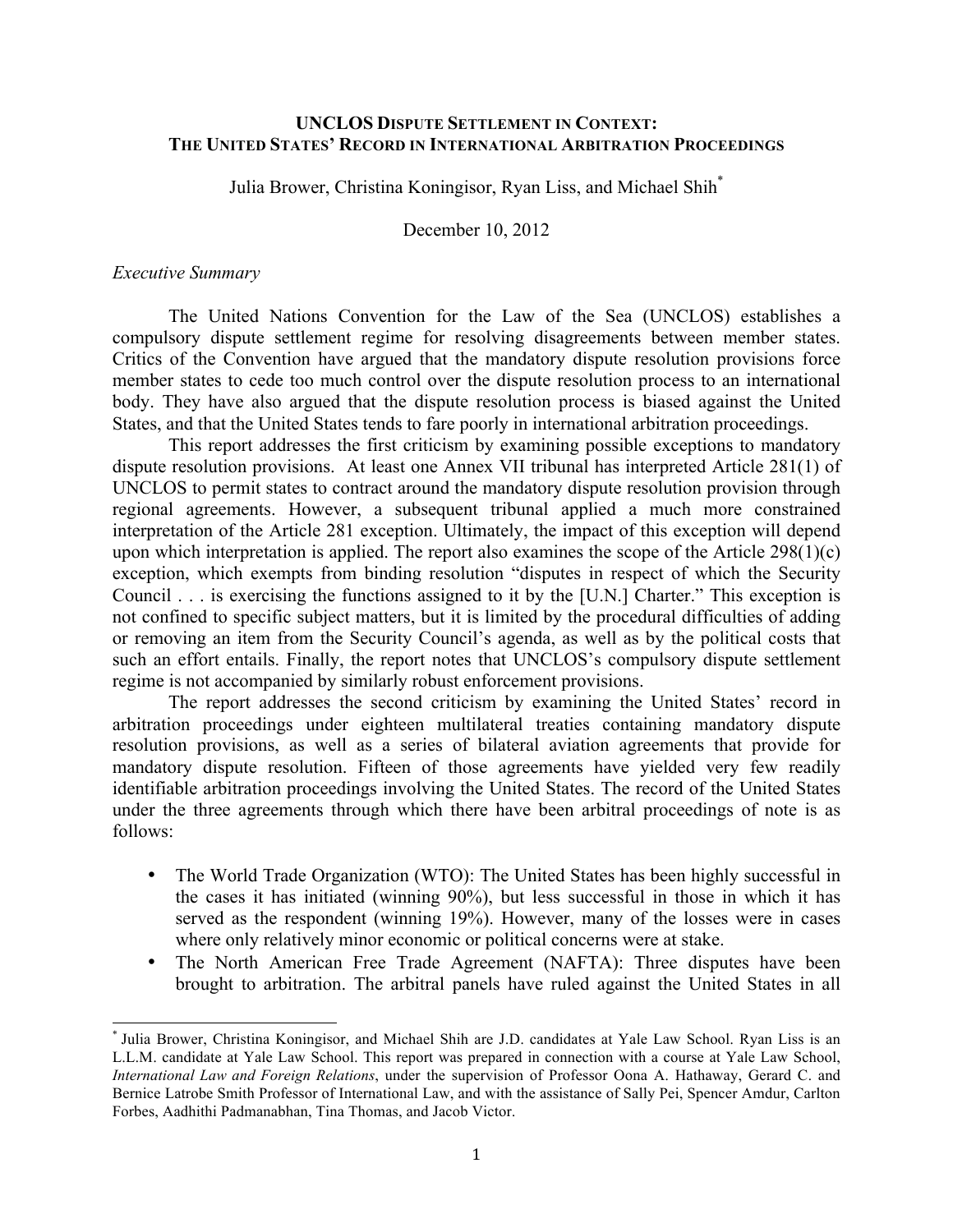three instances. Yet there has not been a new arbitration dispute brought under NAFTA since 2001.

• The 1944 Convention on Civil Aviation: Disputes must be brought to a governing council before they can be appealed to an arbitral body. Only five disputes have been brought under the Convention, and the council has never issued a decision on the merits of a dispute. A series of related bilateral agreements contain mandatory arbitration requirements, and the United States has been involved in five arbitration disputes arising from them. The arbitration panels found in favor of the United States in four of these five cases. The fifth case settled.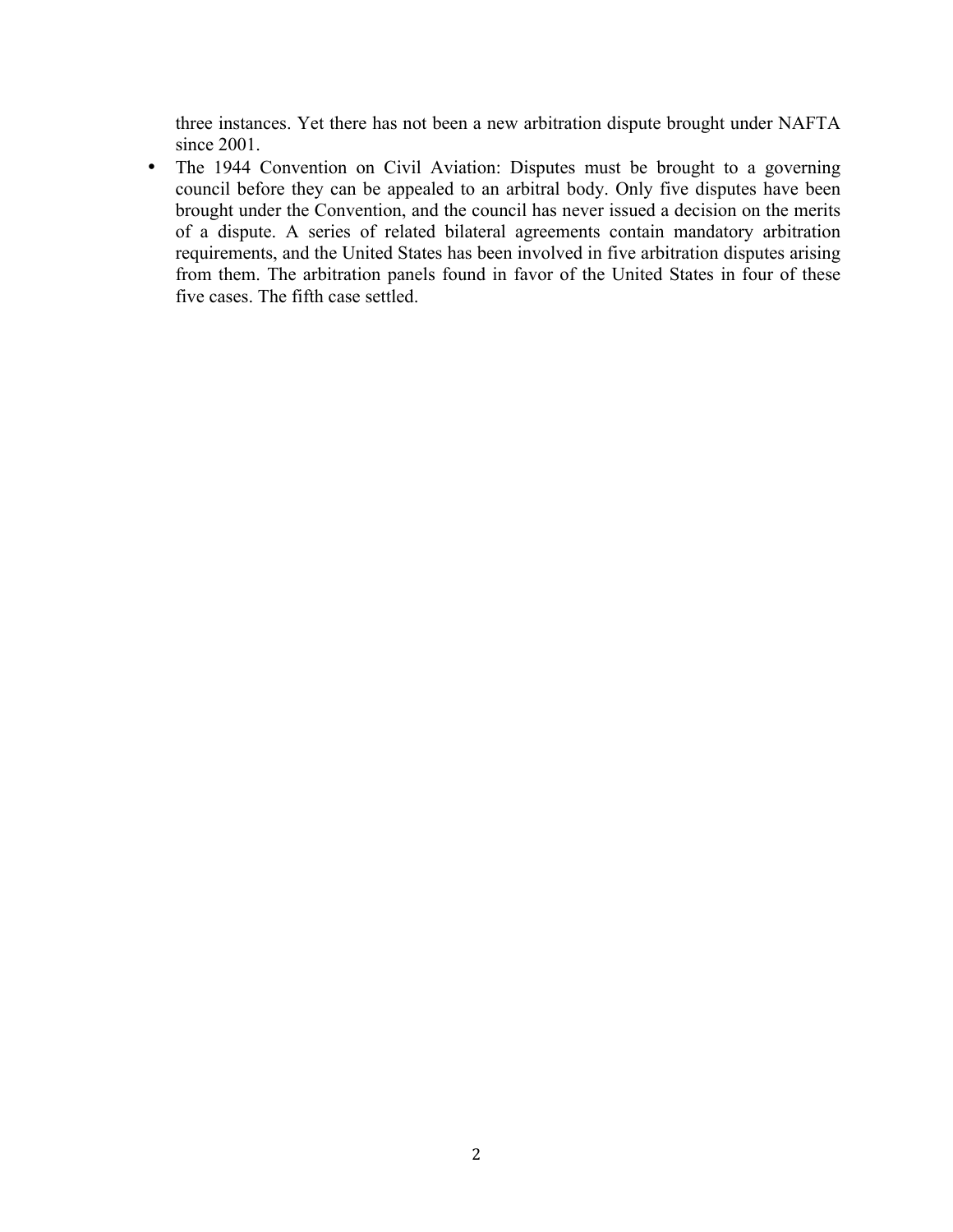#### **CONTENTS**

| Е. |  |  |
|----|--|--|
|    |  |  |

Critics of the United Nations Convention for the Law of the Sea frequently make two types of arguments against ratifying the treaty. The first type, which we call "the loss of control argument," asserts that various provisions of the treaty do not give the United States enough control over the dispute resolution process. The second type, which we call the "bias argument," warns that the United States tends to fare poorly in international arbitration disputes, and that ratifying the treaty would force the United States to comply with arbitral panel awards imposed through an unfair and partisan process. This report considers each argument in turn. It concludes that neither finds significant support in either the text of UNCLOS or the United States' current record before international arbitral bodies.

### **I. OVERVIEW OF THE UNCLOS ARBITRATION REGIME**

UNCLOS establishes a compulsory dispute settlement regime that is triggered when member states cannot resolve conflicts using a "peaceful means of their own choice."<sup>1</sup> The procedures governing this regime are contained in Part XV, Section 2 (Articles 286-296) of the Convention.

Articles 286 and 287 confer jurisdiction over UNCLOS-related disputes to four bodies: the International Tribunal for the Law of the Sea ("the Tribunal"), the International Court of

<sup>&</sup>lt;sup>1</sup> United Nations Convention on the Law of the Sea art. 28, Dec. 10, 1982, 1833 U.N.T.S. 397 [hereinafter UNCLOS].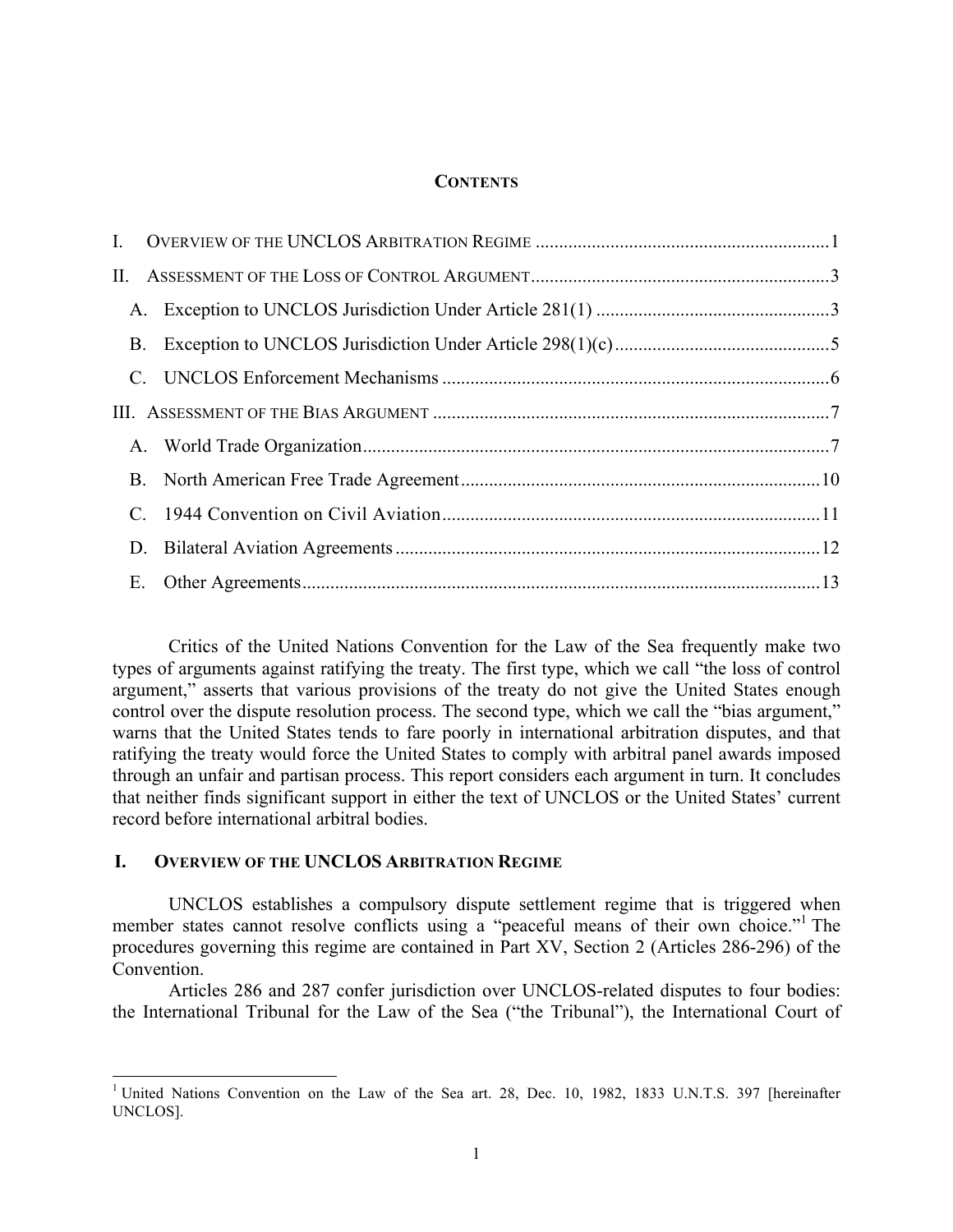Justice (ICJ), an arbitral tribunal constituted per Annex VII of UNCLOS,<sup>2</sup> or a special arbitral tribunal constituted per Annex VIII.<sup>3</sup> Article 287 allows states to choose one or more of those bodies as their preferred tribunal for settling disputes.<sup>4</sup> In the absence of an Article 287 declaration, or if the disputants cannot agree on a mutually acceptable dispute settlement procedure, the dispute will automatically be referred to an Annex VII arbitral tribunal.<sup>5</sup> The parties may agree to an appellate procedure in advance; otherwise, the arbitral tribunal's decision is final. $6$ 

Certain categories of disputes are exempt from this otherwise comprehensive regime. For example. Article 297 offers exemptions for certain types of marine scientific research<sup>7</sup> and for certain disputes involving fisheries.<sup>8</sup> And Article 298 allows a member state to reject binding dispute resolution procedures involving three categories of disputes: maritime boundary disputes, disputes involving military activities, and disputes involving matters before the United Nations Security Council.<sup>9</sup> The United States has previously indicated that it will request exemptions for all three Article 298(1) categories should it ratify UNCLOS.<sup>10</sup>

In the event that the United States requests these exemptions and also refuses to issue an Article 287 declaration accepting the Tribunal's jurisdiction, it would be subject to the Tribunal's decisions under only two limited circumstances. First, the tribunal is empowered to impose provisional measures in the interim period before an Annex VII or Annex VIII arbitral tribunal can be established.<sup>11</sup> This has been a rare but not unprecedented occurrence. In 1999, the Tribunal ordered Japan to refrain from certain types of bluefin tuna fishing in the interim period before an Annex VII arbitral panel could be convened.<sup>12</sup> If the United States ratifies the treaty, it is possible that the Tribunal could require it to accept provisional measures. Second, the Tribunal may exercise indirect influence over proceedings when disputing parties cannot agree on the members of an Annex VII arbitral panel. If so, the President of the Tribunal may step in and designate panel members for the two states, and may also designate one particular member as the panel's president.<sup>13</sup>

<sup>&</sup>lt;sup>2</sup> Special tribunals may be convened for disputes involving fisheries, protection of the marine environment, scientific research, and navigation. *Id.* Annex VIII, art. 1.

 $\frac{3}{4}$ *Id.* art. 287.<br> $\frac{4}{5}$ *Id.* art. 287(3). Article 282 also provides that

If the States Parties which are parties to a dispute concerning the interpretation or application of this Convention have agreed, through a general, regional or bilateral agreement or otherwise, that such dispute shall, at the request of any party to the dispute, be submitted to a procedure that entails a binding decision, that procedure shall apply in lieu of the procedures provided for in this Part, unless the parties to the dispute otherwise agree.

*Id.* art. 282.<br>
<sup>6</sup> *Id.* art. 297(2).<br>
<sup>7</sup> *Id.* art. 297(3).<br>
<sup>9</sup> *Id.* art. 298(1).<br>
<sup>10</sup> S. EXEC. REP. NO. 110-9, at 19 (2007).<br>
<sup>11</sup> UNCLOS. *supra* note 1, art. 290(5).

<sup>&</sup>lt;sup>12</sup> Southern Bluefin Tuna Cases (N.Z. v. Japan; Austl. v. Japan), Case Nos. 3-4, ITLOS Order of Aug. 27, 1999 [hereinafter Southern Bluefin Tuna Order], http://www.itlos.org/fileadmin/itlos/documents/cases/case\_no\_3\_4/ Order.27.08.99.E.pdf.

<sup>13</sup> UNCLOS, *supra* note 1, annex VII, art. 3(e).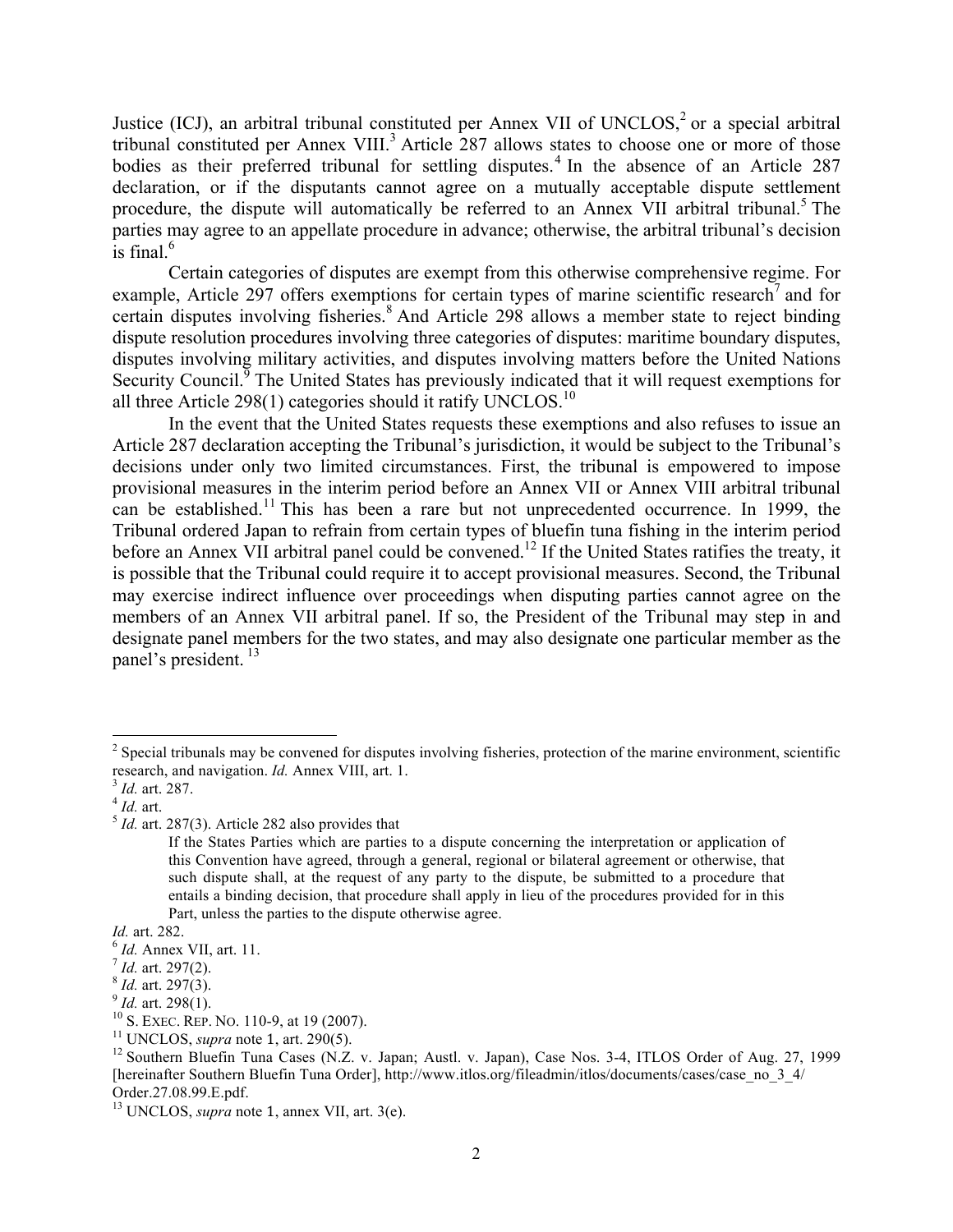#### **II. ASSESSMENT OF THE LOSS OF CONTROL ARGUMENT**

Critics of UNCLOS suggest that the treaty does not give the United States enough control over the dispute resolution process. In particular, the treaty allows disputants to request provisional relief from the Tribunal before an Annex VII arbitral panel can be constituted. The Tribunal will grant these requests if it deems provisional relief necessary to "preserve the respective rights of the parties to the dispute or to prevent serious harm to the marine environment, pending the final decision."<sup>14</sup> As of 2011, five Annex VII provisional measure requests had been submitted, and all were granted.<sup>15</sup>

However, this provision is embedded within a much broader institutional structure with three additional characteristics. First, Article 281(1) offers state parties the ability to settle disputes in a non-UNCLOS forum when certain criteria are met. Second, Article 298(1)(c) allows state parties to avoid UNCLOS's binding dispute resolution procedures for any kind of dispute that the Security Council is considering. Finally, the UNCLOS dispute resolution system operates in tandem with a unique enforcement regime. We discuss each in turn.

#### *A. Exception to UNCLOS Jurisdiction Under Article 281(1)*

Article 281(1) may offer an exception to UNCLOS compulsory dispute settlement procedures. Article 281(1) provides that if the parties to a dispute "have agreed to seek settlement of the dispute by a peaceful means of their own choice," the mandatory arbitration provisions apply only "where no settlement has been reached by recourse to such means and the agreement between the parties does not exclude any further procedure."<sup>16</sup>

The scope of the article was first interpreted by an Annex VII arbitral tribunal in one of the five Annex VII provisional measure request cases, the Southern Bluefin Tuna case, brought by Australia and New Zealand against Japan.<sup>17</sup> The arbitral tribunal determined that the dispute fell within the scope of two treaties: the Law of the Sea Convention and the trilateral 1993 Convention for the Conservation of Southern Bluefin Tuna between Japan, Australia and New Zealand.<sup>18</sup> The panel held that, due to the terms of the latter treaty, Article 281(1) prevented it from exercising jurisdiction over the dispute.<sup>19</sup>

<sup>&</sup>lt;sup>14</sup> *Id.* art. 290(1).<br><sup>15</sup> Laurence Boisson de Chazournes, *The International Tribunal for the Law of the Sea, in* THE RULES, PRACTICE, AND JURISPRUDENCE OF INTERNATIONAL COURTS AND TRIBUNALS 120-22 (Chiara Giorgetti ed., 2012). Those cases are: St. Vincent and the Grenadines v. Guinea; Ireland v. United Kingdom; Malaysia v. Singapore; and New Zealand and Australia v. Japan. *Id.* at 120 n.86. This final dispute warrants some discussion since it is addressed further below. ITLOS granted Australia and New Zealand's request for provisional measures against Japan in a dispute concerning the preservation of Southern bluefin tuna. The Tribunal order contained five provisional measures, including ordering Japan to refrain from engaging in any "experimental fishing" of the Southern bluefin tuna without first securing permission from New Zealand and Australia. *See* Southern Bluefin Tuna Order, *supra* note 12, at 1628. The Tribunal also instructed Japan to ensure its citizens' yearly catch of Southern bluefin tuna did not exceed a previously agreed upon amount. *Id.* As discussed more fully in Section V below, however, the Annex VII tribunal later revoked these provisional measures.

<sup>&</sup>lt;sup>16</sup> UNCLOS, *supra* note 1, art. 281(1).<br><sup>17</sup> Southern Bluefin Tuna Case (N.Z. & Austl. v. Japan), Award on Jurisdiction and Admissibility, 39 I.L.M. 1359 (UNCLOS Arb. Trib. 2000) [hereinafter Southern Bluefin Tuna Case Award]. <sup>18</sup> *Id.* ¶ 52; Boisson de Chazournes, *supra* note 15, at 127. <sup>19</sup> Southern Bluefin Tuna Case Award, *supra* note 17, ¶¶ 55-59.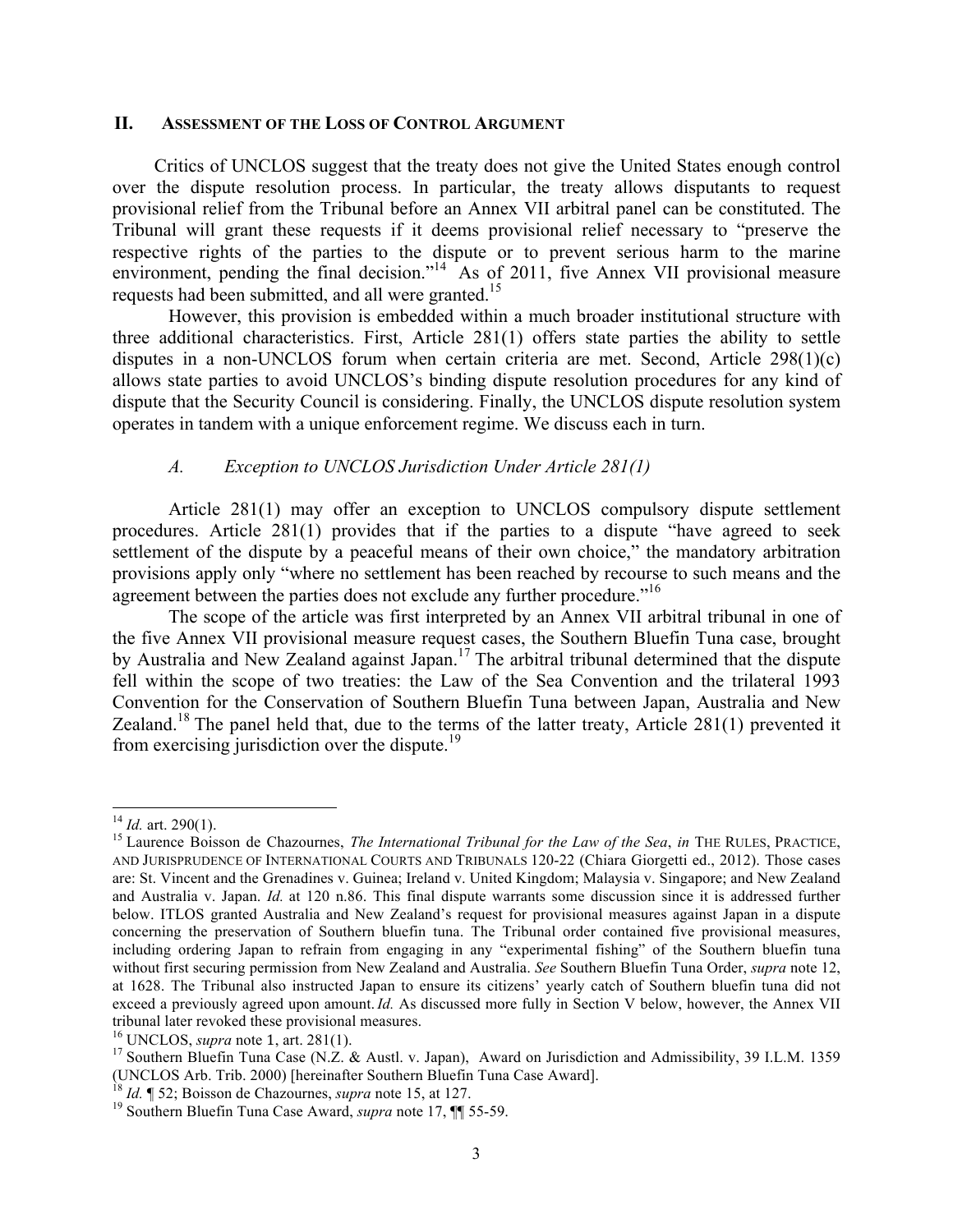Notably, Article 282 of UNCLOS already provides an explicit, but limited, exception to binding arbitration under UNCLOS. Specifically, it states that dispute settlement procedures of other agreements may be applied "in lieu of" UNCLOS proceedings so long as such procedures are binding.<sup>20</sup> However, the arbitral tribunal's interpretation of Article  $281(1)$  in the Southern Bluefin Tuna case expanded the exception to apply more broadly. In the arbitral tribunal's view, the 1993 Convention precluded resort to any dispute resolution procedure under the UNCLOS regime, despite the absence of express language to that effect in the Convention.<sup>21</sup> In arriving at this conclusion, the tribunal emphasized the fact that the 1993 convention contemplates resort to judicial settlement or arbitration *only* if all parties to the dispute agree (and Japan did not agree in the instant case). <sup>22</sup> This overlapping jurisdiction, the tribunal held, meant that the 1993 Convention implicitly prohibited the parties from turning to any further procedure under UNCLOS.<sup>23</sup> In short, the panel concluded that a state may be excused from UNCLOS's compulsory dispute provisions if it has agreed in a separate treaty to an alternative dispute resolution procedure that excludes a compulsory procedure, even if the text of the separate treaty does not explicitly preclude resort to an alternative procedure.<sup>24</sup> Thus, under the tribunal's interpretation, regional agreements may excuse parties from binding arbitration under UNCLOS *even if* those agreements do not contain a binding dispute settlement provision.

This decision's precedential authority, however, remains unsettled.<sup>25</sup> An Annex VII panel convened in 2006 to resolve a dispute between Barbados and Trinidad and Tobago reached a different understanding of the scope of the Article 281 exception.<sup>26</sup> It held that Article 281 of the Convention is not intended to apply to standing agreements.<sup>27</sup> Rather, it is "intended primarily to cover the situation where the Parties have come to an *ad hoc* agreement as to the means to be adopted to settle the particular dispute that has arisen."<sup>28</sup> Under this view, Article 282 provides the only way states can rely on an existing regional or bilateral agreement (like the 1993 Bluefin Tuna Convention) to avoid UNCLOS jurisdiction. Thus, the 2006 arbitral tribunal interpretation offers a much more constrained exception to the binding dispute resolution mechanisms of UNCLOS.

 

<sup>&</sup>lt;sup>20</sup> UNCLOS, *supra* note 1, arts. 281-282.<br><sup>21</sup> Southern Bluefin Tuna Case Award, *supra* note 17,  $\P$  55-58.<br><sup>22</sup> Id. <br><sup>23</sup> Id. ¶ 59.<br><sup>24</sup> Id. ¶ 55-62: Jacqueline Peel, *A Paper Umbrella Which Dissolves in the Rain? The Disputes Under UNCLOS in the Aftermath of the Southern Bluefin Tuna Arbitration*, 3 MELB. J. INT'L L. 53, 66  $(2002)$  ("[T]he tribunal [found] ... that despite the absence of any express exclusion of part XV procedures, article 16 impliedly excludes resort to compulsory procedures under *UNCLOS* because it contemplates judicial or arbitral settlement of the dispute only with the consent of all parties.").

 $^{25}$  The panel's decision was criticized for creating an overly broad exception to the mandatory arbitration provision. Under the Southern Bluefin Tuna panel's interpretation of Article 281, one scholar argued, Articles 281 and 282 may collectively "be reduced to a single simple proposition: regional agreements exclude UNCLOS dispute settlement. But if that is the law, why then does UNCLOS need two articles to achieve what could be expressed in one sentence? The obvious answer is that Article 281 was never intended to have the meaning attributed to it in this case." Alan Boyle, *Some Problems of Compulsory Jurisdiction Before Specialised Tribunals: The Law of the Sea*, *in* ASSERTING JURISDICTION: INTERNATIONAL AND EUROPEAN LEGAL APPROACHES 243, 249 (Patrick Capps, Malcolm Evans & Stratos Konstadinidis eds., 2003).<br><sup>26</sup> Barb. v. Trin. & Tobago (Award) (UNCLOS Arb. Trib. 2006), http://www.pca-cpa.org/showfile.asp?fil id=178.

<sup>&</sup>lt;sup>27</sup> Id. ¶ 200; Barbara Kwiatkowska, *The Landmark 2006 UNCLOS Annex VII* Barbados/Trinidad and Tobago Maritime Delimitation (Jurisdiction & Merits) *Award*, 39 GEO. WASH. INT'L L. REV. 573, 588 (2007).<br><sup>28</sup> Barb. v. Trin. & Tobago, *supra* note 26, ¶ 200(ii).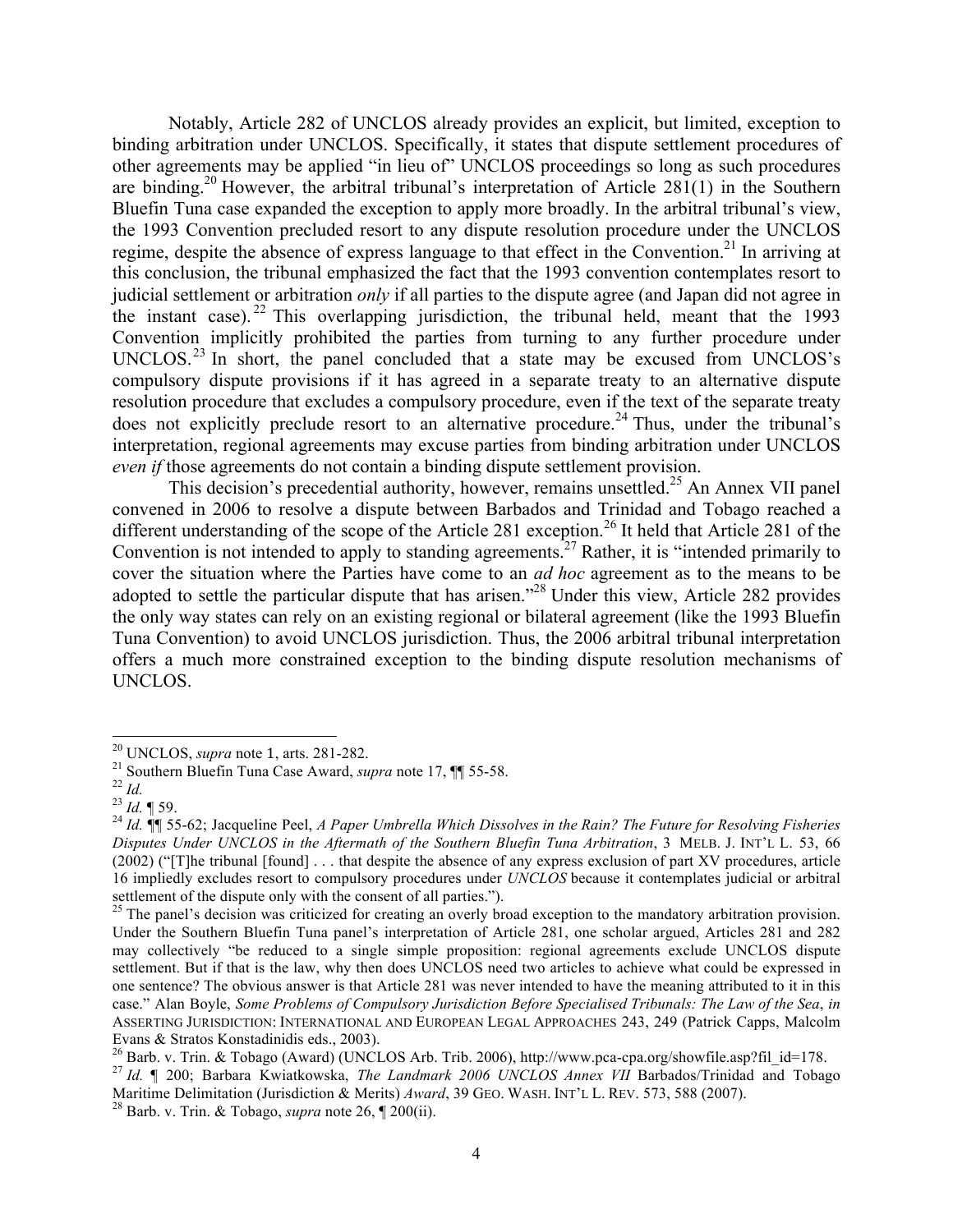It is unclear which interpretation of the scope of Article 281 Annex VII tribunals will adopt in future cases. Article 296 of UNCLOS expressly provides that any decision rendered under the UNCLOS dispute settlement provisions "shall have no binding force except between the parties and in respect of that particular dispute."<sup>29</sup> Thus, different tribunals may issue conflicting decisions and UNCLOS appears to contain no mechanism to reconcile them.<sup>30</sup> Yet in practice, arbitral panels may rely on past Annex VII tribunal decisions as persuasive precedent in order to establish consistent substantive legal rulings.<sup>31</sup> One survey of maritime delimitation cases found that, "Although there are only two UNCLOS precedents, it appears that UNCLOS tribunals are likely to have a relatively high number of citations to decisions of other UNCLOS tribunals."<sup>32</sup> These maritime delimitation precedents also "cite decisions by other bodies more frequently than both 'pure' *ad hoc* tribunals and the ICJ."33 Ultimately, if future tribunals do follow the tribunal's interpretation in the Southern Bluefin Tuna case, Article 281(1) may offer an exception to UNCLOS binding dispute procedures.

# *B. Exception to UNCLOS Jurisdiction Under Article 298(1)(c)*

Article 298(1)(c) allows a state to declare that it will not accept UNCLOS's binding dispute resolution procedures for "disputes in respect of which the Security Council . . . is exercising the functions assigned to it by the [U.N.] Charter . . . , unless the Security Council decides to remove the matter from its agenda or calls upon the parties to settle it by the means provided for in this Convention."<sup>34</sup> Unlike the other Article 298(1) exceptions, the scope of subsection (c) is not limited to certain subject matters. However, this provision is constrained in three ways. First, by its express terms, subsection (c) operates only while the dispute remains on the Security Council's agenda. Security Council practice establishes that motions to place or remove an item on the agenda are procedural and are thus not subject to the veto.<sup>35</sup> Second,

<sup>&</sup>lt;sup>29</sup> UNCLOS, *supra* note 1, art. 296.<br><sup>30</sup> IGOR V. KARAMAN, DISPUTE RESOLUTION IN THE LAW OF THE SEA 314 (2012) ("[E]ven though Articles 281 and 282 . . . are called to help resolve the jurisdictional conflicts between the [UNCLOS] dispute settlement system and the external dispute settlement systems, the fact that these provisions may be applied and interpreted differently by two or more tribunals is not excluded.").

<sup>&</sup>lt;sup>31</sup> An analogy can be made to the International Court of Justice, which, despite containing a provision nearly identical to Article 296 in its Statute, has tended to treat its prior decisions as persuasive precedent. *See* Gilbert Guillaume, *The Use of Precedent by International Judges and Arbitrators*, 2 J. INT'L DISP. SETTLEMENT 5, 12 (2011) ("[T]he International Court of Justice does not recognize any binding value to its own precedent. However, it takes it into great consideration. It is nonetheless prepared to reconsider jurisprudence on the request of the parties or *ex officio*. These reviews usually result in confirmation of earlier decisions, particularly in procedural matters. However, developments are not excluded, particularly with regard to substantive law, based on changes in the law and international society.").<br><sup>32</sup> Pieter H.F. Bekker, Taking Stock Before ITLOS Takes Off: A Citation Analysis and Overview of the Maritime

Delimitation Case Law 6 (unpublished manuscript) (available at http://www.gmat.unsw.edu.au/ablos/<br>ABLOS10Folder/S6P1-P.pdf).<br> $^{33}$  Id.

<sup>&</sup>lt;sup>34</sup> UNCLOS, *supra* note 1, art. 298(1)(c). <sup>35</sup> The U.N. Charter does not address whether the vote to place or remove an item on the Security Council's agenda<sup>35</sup> The U.N. Charter does not address whether the vote to pla is procedural or not. However, the practice of the Security Council indicates that such a vote is procedural. *See Repertoire of the Practices of the Security Council: Voting*, U.N. SECURITY COUNCIL 136 & n.6 (2004), http://www.un.org/en/sc/repertoire/2000-2003/00-03 4#page=4.pdf (noting that, while from "2000 to 2003[] there was no instance in which the vote indicated the procedural character of the matter under consideration," in "previous volumes of the *Repertoire*, such instances" included "inclusion of items in the agenda . . . [and] removal of an item from the list of matters of which the Security Council is seized").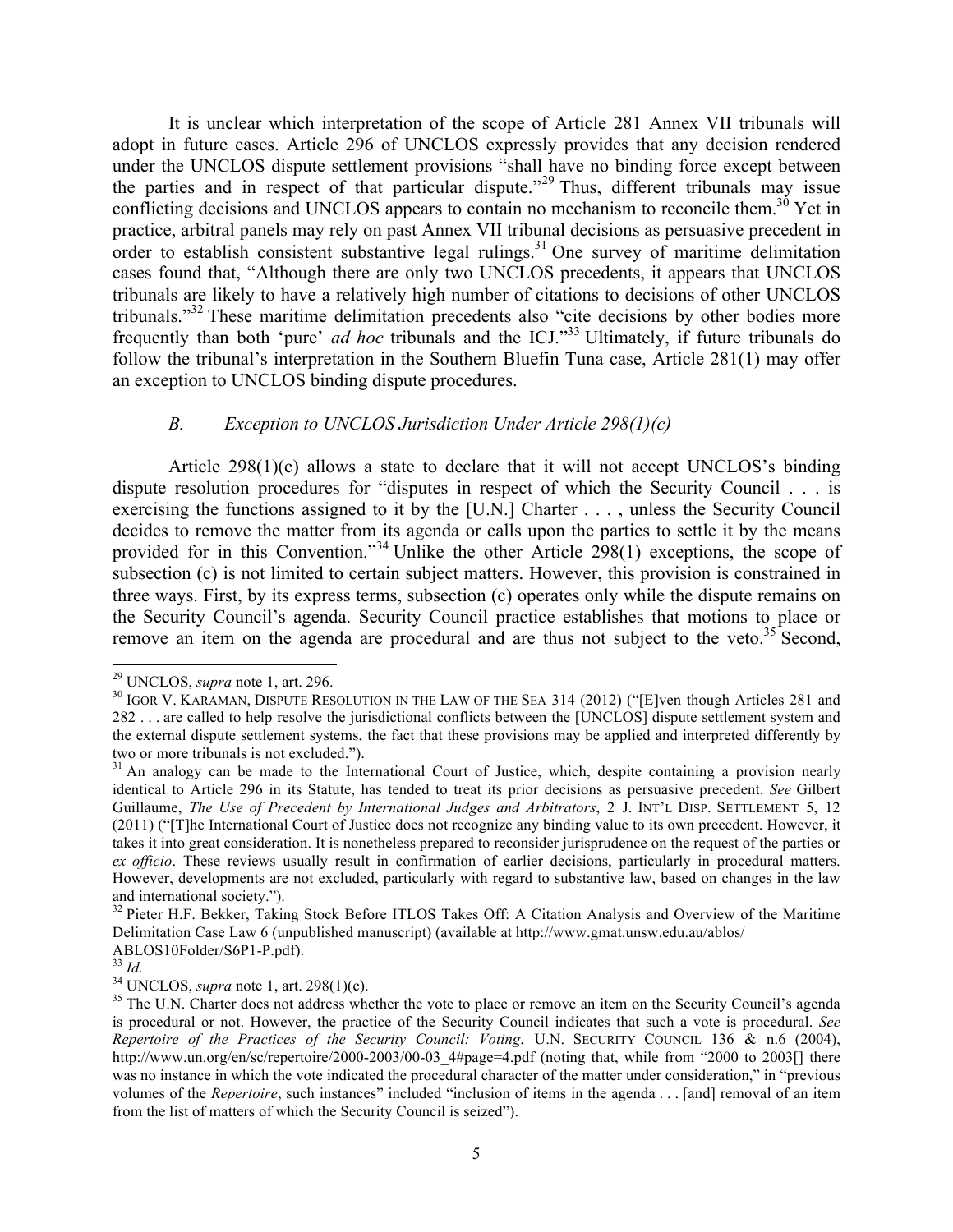placing a matter on the Security Council's agenda may entail political costs, particularly if the state relying on subsection (c) is perceived to be engaging the Security Council's jurisdiction to avoid arbitration or to otherwise abuse the Council's mandate. Third (and relatedly), while a state may wish to minimize public awareness of the dispute, placing a matter on the Security Council's agenda may generate substantial publicity regarding both the dispute and the state's efforts to avoid arbitration.

# *C. UNCLOS Enforcement Mechanisms*

Article 296 of UNCLOS establishes the Convention's enforcement framework. It provides that "[a]ny decision rendered by a court or tribunal having jurisdiction under this section shall be final and shall be complied with by all the parties to the dispute, $^{336}$  and that "[a]ny such decision shall have no binding force except between the parties and in respect of that particular dispute."<sup>37</sup> Annex VI to UNCLOS echoes this language, declaring that the Tribunal's decisions are "final" and "shall be complied with by all the parties to the dispute, $^{38}$  as does Annex VII to the Convention, which declares that an arbitral award "shall be complied with by the parties to the dispute."<sup>39</sup> Annex VIII does not contain any such language.

These provisions appear to be derived from Article 94(1) of the United Nations Charter, which provides that "[e]ach Member of the United Nations undertakes to comply with the decision of the International Court of Justice in any case to which it is a party."40 However, conspicuously absent from Article 296 and Annexes VI and VII is any reference to the Security Council, in which Article 94 vests the ability to "make recommendations or decide upon measures to be taken to give effect to the judgment" upon request of an aggrieved party.<sup>41</sup> Thus, although "[t]he Tribunal's judgments are binding in the same way as the [ICJ's], . . . they are not enforceable under Article  $94(2)$ ...."<sup>42</sup> The same logic applies to judgments rendered by arbitral tribunals constituted under Annex VII and, to an even greater extent, Annex VIII.

This understanding of the enforcement mechanisms has been endorsed by P. Chandrasekhara Rao, the Tribunal's former president. In his view, compliance with any judgment "is left solely to the parties submitting themselves to the jurisdictions" of any court or tribunal constituted under the aegis of UNCLOS:

There is, however, a good faith obligation undertaken by them to comply with the decision. It is open to the injured State to secure compliance by its own means permitted by international law in this regard as also by recourse to more general diplomatic steps. Third States could also validly act in support of the court decision.<sup>43</sup>

<sup>&</sup>lt;sup>36</sup> UNCLOS, *supra* note 1, art. 296(1).<br>
<sup>37</sup> *Id.* art. 296(2).<br>
<sup>38</sup> *Id.* Annex VI, art. 33(1).<br>
<sup>39</sup> *Id.* Annex VII, art. 11.<br>
<sup>40</sup> U.N. Charter art. 94, para. 1.<br>
<sup>41</sup> *Id.* art. 94, para. 2.<br>
<sup>41</sup> *Id.* art. 94, *Jurisdiction*, 46 INT'L & COMP. L.Q. 37, 51 (1997).<br><sup>43</sup> P. Chandrasekhara Rao, *International Tribunal for the Law of the Sea: An Overview*, *in* THE INTERNATIONAL

TRIBUNAL FOR THE LAW OF THE SEA: LAW AND PRACTICE 1, 11 (P. Chandrasekhara Rao & Rahmatullah Khan eds., 2001).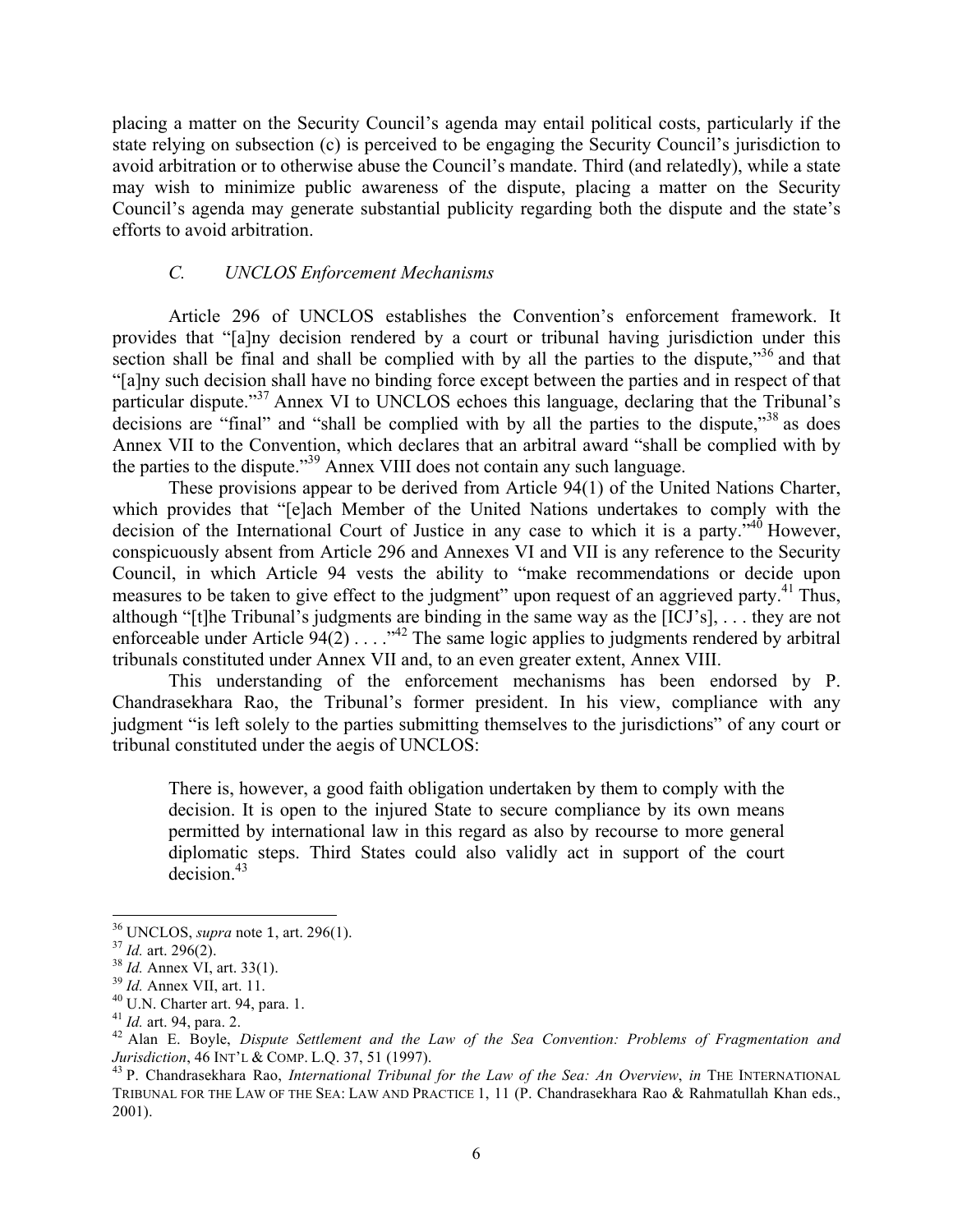Further evidence in support of this interpretation appears in Article 39 of Annex VI, which governs the enforcement of decisions rendered by ITLOS's specially constituted Seabed Disputes Chamber. Article 39 provides:

The decisions of the chamber shall be enforceable in the territories of the States Parties in the same manner as judgments or orders of the highest court of the State Party in whose territory the enforcement is sought.<sup>44</sup>

As Justice Stevens points out in *Medellín v. Texas*, this language contrasts sharply with Article 94(1) of the Charter—to say nothing of UNCLOS itself.<sup>45</sup> Given the lack of a self-execution provision with regard to the other dispute resolution mechanisms of UNCLOS (that is, other than the Seabed Disputes Chamber), a robust regime for enforcement seems to be absent. In light of this reality, concerns regarding the "loss of control" incumbent in ratifying UNCLOS appear to be overstated.

# **III. ASSESSMENT OF THE BIAS ARGUMENT**

Critics of UNCLOS argue that the United States tends to fare poorly in international arbitration disputes, and that ratifying the treaty would force the United States to comply with arbitral tribunal awards imposed through an unfair and partisan process. Senator David Vitter (R-LA) claimed, during a 2007 Senate Foreign Relations Committee hearing, that "in the current international environment, these tribunals and arbitral panels are very likely to be stacked against [the United States]."<sup>46</sup> On this narrow question, an examination of the United States' track record in mandatory arbitration in other contexts may be helpful. The United States has joined at least eighteen multilateral treaties that contain mandatory dispute resolution provisions, as well as a series of bilateral aviation agreements. This Part examines the United States' experience with these agreements.

# *A. World Trade Organization*

There are notable similarities between the WTO and UNCLOS, both in structure and in scope. Like UNCLOS, the WTO is a multilateral agreement with a broad mandate and reach. It also requires mandatory arbitration in the event that two disputing members are unable to reach consensus. In addition, many more disputes have arisen under the WTO than under any of the other aforementioned eighteen treaties. For these reasons, among others, the WTO offers the most useful analogue to UNCLOS.<sup>47</sup> Thus, an in-depth analysis of the United States' dispute

 

<sup>&</sup>lt;sup>44</sup> UNCLOS, *supra* note 1, annex VI, art. 39.<br><sup>45</sup> 552 U.S. 491, 534 (2008) (Stevens, J., concurring).<br><sup>46</sup> *The United Nations Convention on the Law of the Sea (Treaty Doc. 103-39): Hearings Before the S. Comm. on <i>Fore* 

<sup>&</sup>lt;sup>47</sup> It is worth noting that while similarities exist between the dispute resolution processes under the two regimes, the mechanisms of enforcement differ greatly. *See, e.g.*, HJÖRTUR B. SVERRISSON, COUNTERMEASURES, THE INTERNATIONAL LEGAL SYSTEM, AND ENVIRONMENTAL VIOLATIONS 320 (2008) (discussing the enforcement mechanisms of the two regimes and specifically juxtaposing the "relatively effective mechanism under WTO" and the "weak regime of enforcement of ITLOS decisions under UNCLOS"). For example, the Dispute Settlement Body of the WTO can authorize a prevailing state party to undertake countermeasures against the losing state party if it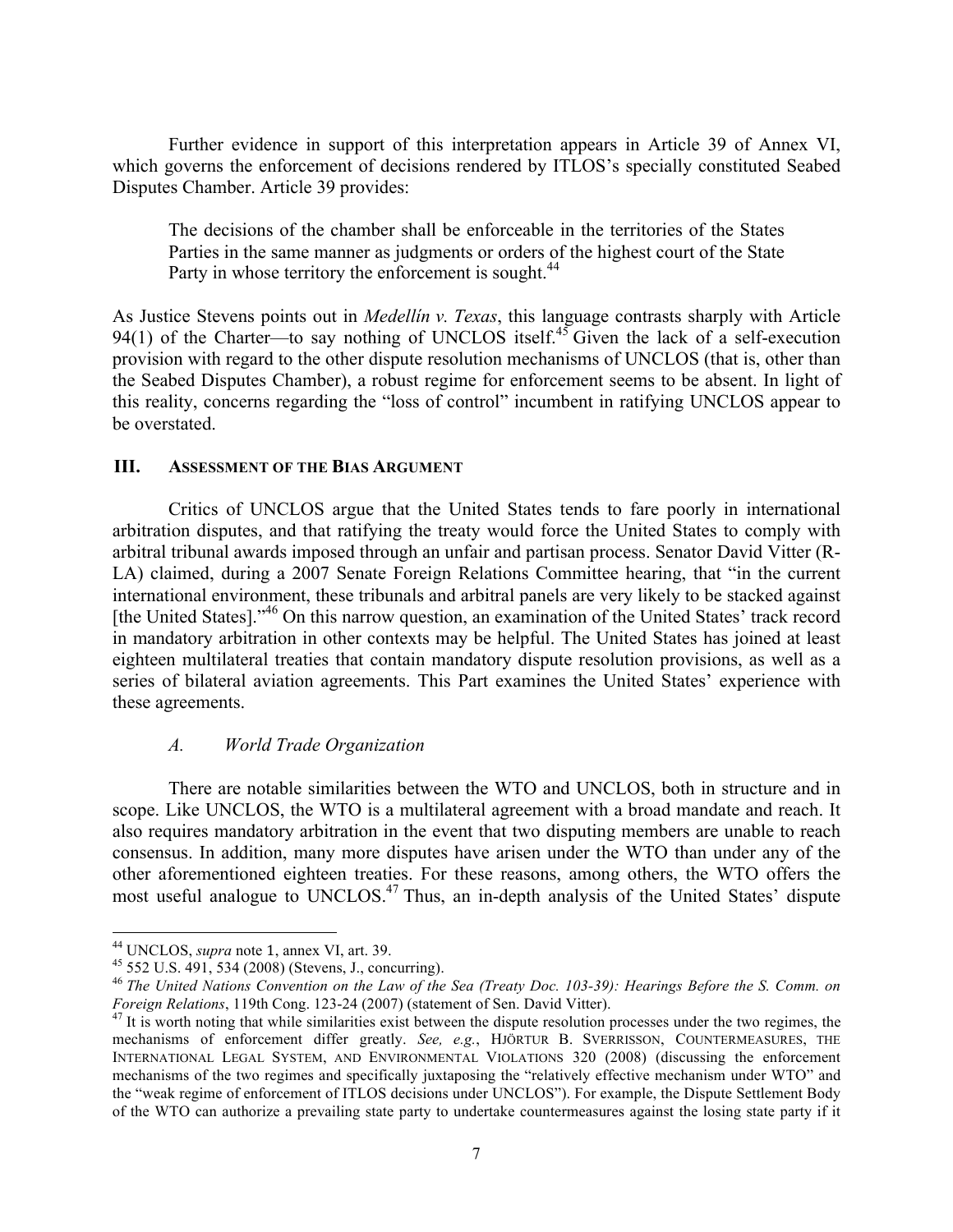resolution record under the WTO may predict how the United States would fare under UNCLOS. Under the WTO mandatory dispute resolution provision, an arbitral panel's decision is automatically adopted unless every member state rejects its finding.<sup>48</sup> The WTO also bars states from imposing unilateral economic sanctions in response to another state's violation of trade rules: all sanctions are instead routed through and approved by the WTO.<sup>49</sup> If a party fails to comply with the panel ruling, the two parties must negotiate a settlement agreement.<sup>50</sup> This usually takes the form of either compensation for the trade violation or denial of access to a state's domestic market.<sup>51</sup> If no agreement is reached, a second panel will convene to authorize the prevailing state to impose sanctions on the violator state, up to a maximum level determined by the panel. $52$ 

The United States has enjoyed an impressive record of success in the cases it has initiated at the WTO. Complainants tend to be more successful in general—from 1995 to 2004, the complaining party won 81.4% of panel rulings and 78.4% of appellate decisions.<sup>53</sup> But the United States fared even better than the average, winning 92% of the cases it initiated at the panel level and 76% of cases before the appellate board, according to one comprehensive academic study.<sup>54</sup> The United States Trade Representative (USTR) has also analyzed the United States' record in the WTO from 1995 to August 2012. It concluded that, as a complainant, the United States won on the core issues in 90% of cases in which litigation was completed at the WTO.<sup>55</sup> Looking beyond the numbers, the United States has also used the WTO mechanisms to

<u> 1989 - Andrea Santa Andrea Andrea Andrea Andrea Andrea Andrea Andrea Andrea Andrea Andrea Andrea Andrea Andr</u>

does not rectify its breach of WTO rules or pay compensation within a certain timeframe. Joost Pauwelyn, *Enforcement and Countermeasures in the WTO: Rules are Rules—Toward a More Collective Approach*, 94 AM. J. INT'L L. 335, 336-37 (2000). No such option exists under the UNCLOS dispute settlement regime.<br><sup>48</sup> Marrakesh Agreement Establishing the World Trade Organization annex II, art. 16(4), Apr. 15, 1994, 1867

U.N.T.S. 154 [hereinafter Marrakesh Agreement].

<sup>49</sup> *Id.* annex II; *see also* Rachel Brewster, *Rule-Based Dispute Resolution in International Trade Law*, 92 VA. L. REV. 251, 256 (2006) (describing the WTO system's "attempt to centralize dispute settlement").<br><sup>50</sup> Marrakesh Agreement, *supra* note 48, annex II, art. 22; *see also* Brewster, *supra* note 49, at 256-57.<br><sup>51</sup> Marrakesh A

*Dispute Settlement*, 10 J. INT'L ECON. L. 317, 328 (2007). This study analyzed 138 cases initiated at the WTO between 1995 and 2004. At the panel level, the complainant won 113 of those cases, and the respondent won 25. *Id.*  at 329. However, the figures cited are not representative of the total number of cases filed. The authors report that their data set contained the following exceptions: "the list was limited to disputes in which a substantive decision had been reached by 31 December 2004, due to the lack of sufficient economic data after this point; the analysis excludes reports which simply confirm a mutually agreed solution between the parties; and, in order to preserve the clarity of the model, rulings following challenges under Article 21.5 DSU are also omitted." *Id.* at 324*.* In total, there were 352 complaints filed at the WTO between 1995 and 2004. Kara Leitner & Simon Lester, *WTO Dispute Settlement 1995-2001—A Statistical* Analysis, 15 J. INT'L ECON. L. 315, 317 (2012). One scholar has posited that the high success rate of complainants can be explained by judicial activism on the part of WTO adjudicators. He argues that the desire of WTO adjudicators to "curb national authorities' power to engage in actions inconsistent with a liberal view of international trade" yields such disparate outcomes for complainants and respondents. Juscelino F. Colares, *A Theory of WTO Adjudication: From Empirical Analysis to Biased Rule Development*, 42 VAND. J. TRANSNAT'L L. 383, 439 (2009). <sup>54</sup> Maton & Maton, *supra* note 53, at 329. Within the limited data set used by these authors, the United States

initiated twenty-four cases at the WTO between 1995 and 2004. It won twenty-two and lost two of those cases at the panel level. Seventeen cases were appealed, and the United States won thirteen and lost four cases at the appellate level. *Id.* In total, the United States initiated eighty cases at the WTO between 1995 and 2004. Leitner & Lester, *supra* note 53, at 317. <sup>55</sup> United States Trade Representative, *Snapshot of WTO Cases Involving the United States* (Aug. 8, 2012),

www.ustr.gov/sites/default/files/Snapshot%20Aug8.fin\_.pdf [hereinafter USTR Report]. The USTR's assessment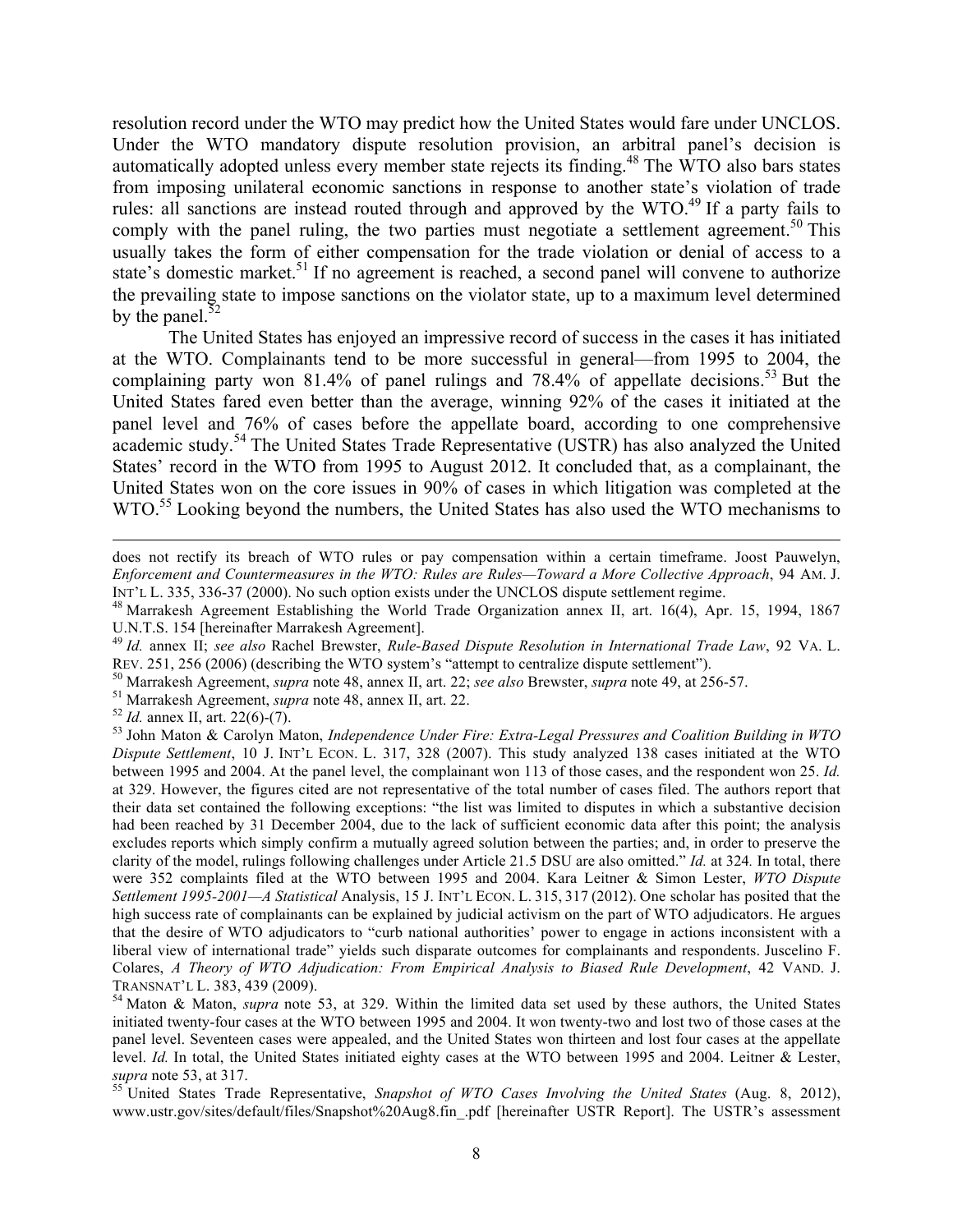effectively enforce two of its most important trade agreements: the Agreement on Trade-Related Aspects of Intellectual Property Rights and the Agreement on the Application of Sanitary and Phytosanitary Measures. 56

As a respondent, the United States has been less successful.<sup>57</sup> In the WTO's first decade of operation, the United States won 19% of cases as a respondent at the panel level, compared with a 18.6% success rate overall.<sup>58</sup> The United States fared even more poorly before the appeals board. It was successful in only 13% of cases in which it served as the responding party, compared with a 21.6% rate of success overall.<sup>59</sup> The USTR found that the United States won on the core issues in 19% of concluded cases in which it served as responding party between 1995 and 2011, and resolved the dispute without completing litigation in 24% of concluded cases.<sup>60</sup>

It is important to note, however, that a strict win-loss analysis is not likely to capture the nuance involved in examining the positive or negative outcomes in a WTO trade agreement. One scholar has characterized most of the United States' losses in the first decade of the WTO as ones of "relatively minor economic or political importance."<sup>61</sup> Even in the areas in which the United States has suffered its most serious setbacks—cases involving antidumping and other trade remedies—some scholars have suggested that the losses have imposed only minimal practical costs. "[T]he US does not seem thus far to have been noticeably constrained in its ability to impose safeguards and antidumping/countervailing duties as a result of its losses at the WTO," wrote one observer in 2005.<sup>62</sup>

Furthermore, there are three circumstances under which a technical "loss" at the WTO may actually yield a beneficial outcome for the United States, which would not be accounted for by reviewing the ratio of wins and losses alone. The paradigmatic example of this is an efficient breach. The WTO system permits efficient breach by requiring that retaliatory sanctions be authorized by the WTO and by tying the level of such sanctions to the harm suffered by the nonbreaching party.<sup>63</sup> This makes "the WTO system . . . a rough analog to an expectation

<u> 1989 - Jan Samuel Barbara, margaret eta idazlearia (h. 1989).</u><br>1980 - Johann Stone, italiar idazlearia (h. 1980).

appears to be more critical than a common methodology scholars employed, which involves identifying how many "arguments" each party won within a case, and designating as the ultimate winner whichever party won more arguments overall. *See, e.g.*, Marc D. Froese, *Between Surveillance and Transparency: Trade Policy Review and North American Dispute Settlement at the WTO* 17 (2012), http://papers.ssrn.com/sol3/papers.cfm?abstract\_id=2038036; Maton & Maton, *supra* note 53, at 326-27. For at least one case—Measures Concerning the Importation, Marketing and Sale of Tune and Tuna Products (DS381)—that scholars would have designated as a marginal win using this methodology, see Froese, *supra*, at 19. The USTR characterizes it as "U.S. did not prevail on the core issues." *See* USTR Report, *supra* note 55 (referring to (47) Tuna (Mex.)).<br><sup>56</sup> William J. Davey, *The WTO Dispute Settlement System: The First Ten Years*, 8 J. INT'L ECON. L. 17, 26 (2005).

<sup>&</sup>lt;sup>57</sup> *Id.*<br><sup>58</sup> Maton & Maton, *supra* note 53, at 329 tbl. 1. These percentages reflect the limited data set used by the authors.

Within that data set, sixty-seven cases were initiated against the United States. The United States lost fifty-four and won thirteen of those cases at the panel level. Overall, 138 cases were brought to the WTO. The respondent won 25 and lost 113 of those cases. *Id.*<br><sup>59</sup> *Id.* Again, these percentages reflect the limited data set used by the authors. Of the fifty-five cases that were

appealed, the United States lost forty-eight and won seven at the appellate level. *Id.* Overall, the respondent won 22 and lost 80 of the 102 cases that were appealed. *Id.*<br><sup>60</sup> See USTR Report, *supra* note 55.<br><sup>61</sup> Jeffrey L. Dunoff, *Does the U.S. Support International Tribunals? The Case of the Multilateral Trade System, in* 

THE SWORD AND THE SCALES: UNITED STATES AND INTERNATIONAL COURTS AND TRIBUNALS 322, 352 (Cesare P.R. Romano ed., 2009).<br><sup>62</sup> Davey, *supra* note 56 (manuscript at 26).

<sup>&</sup>lt;sup>63</sup> Eric A. Posner & Alan O. Sykes, *Efficient Breach of International Law: Optimal Remedies, "Legalized Noncompliance," and Related Issues*, 110 MICH. L. REV. 243, 260-61 (2011).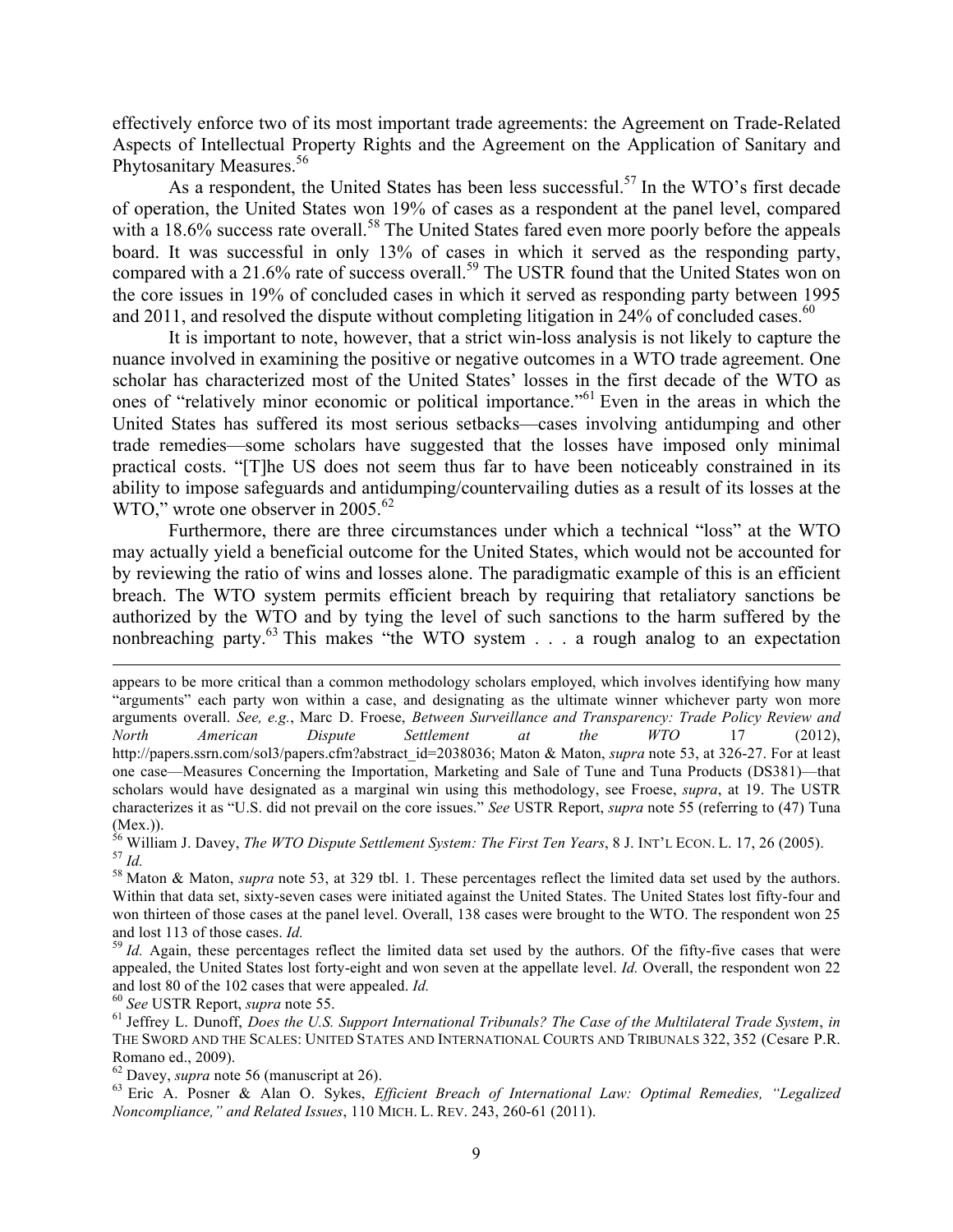damages system; it makes breach costly—but not prohibitively so."<sup>64</sup> Thus, in certain cases it may be in a party's best interest to breach, as the benefit gained by doing so outweighs the particular sanction. While these situations would technically appear in the "loss" category, they should not be counted as a negative outcome for the United States.<sup>65</sup>

A similar circumstance is the "politically" efficient breach. The predecessor to the WTO, the General Agreement on Tariffs and Trade (GATT), allowed the imposition of immediate, unilateral sanctions. In contrast, the WTO requires that all conflicts be resolved under the auspices of its dispute resolution body, which results in delayed sanctions. Moreover, such sanctions can compensate only for the injury sustained *after* the panel has ruled.<sup>66</sup> As a result, in certain instances, the United States may provide short-term protections for specific domestic interests without incurring immediate penalty and, if it complies after the panel has ruled, without ever having to compensate the prevailing state party.<sup> $67$ </sup> Such circumstances may also appear as a "loss" even though the United States experiences no true detriment.

The third circumstance in which a technical loss at the WTO may misrepresent the effect on U.S. interests involves those situations where the government relies on the requirement of compliance with the WTO to achieve domestic acceptance of what would otherwise be an unpopular trade decision. Such situations would likewise appear as a loss for the United States, when in fact the true calculation of benefits is far more complex. The benefits of this political calculus may be enjoyed under the UNCLOS regime as well.

# *B. North American Free Trade Agreement*

Under Chapter 20 of the North American Free Trade Agreement (NAFTA), a dispute between two parties to the treaty is first submitted to country-to-country negotiations. If negotiations are unsuccessful, the dispute is referred to the Free Trade Commission. If the disagreement remains unresolved, it is submitted to a five-member arbitral panel.<sup>68</sup> All three parties are to maintain a roster of up to thirty experts in law or international trade willing to serve as panelists; if an arbitral panel is requested, each disputing party is to select two individuals who are citizens of *the other* disputing party, "normally" from that party's roster.<sup>69</sup> The panel chair is to be selected by agreement between both parties, and if consensus cannot be reached, one party, chosen by lot, selects a chair who is not a citizen of the selecting country.70 However, as none of the parties has maintained rosters,  $\frac{71}{1}$  an ad hoc appointment process is required for each panel.<sup>72</sup>

 $^{64}$  *Id.* at 261.<br><sup>65</sup> For the purposes of this report, the impact of this efficient breach argument is relevant only as a means of qualifying the win-loss calculus at the WTO. UNCLOS allows for the imposition of provisionary measures, UNCLOS, *supra* note 1, art. 290, and thus the efficient breach benefits will not be as great under the UNCLOS regime.<br><sup>66</sup> Brewster, *supra* note 49, at 258.

<sup>&</sup>lt;sup>67</sup> See id. at 269.<br><sup>68</sup> John Kirton, NAFTA Dispute Settlement Mechanisms: An Overview 4 (May 27, 2004) (unpublished manuscript),

http://www.envireform.utoronto.ca/publications/john-kirton/may27-2004.pdf.<br><sup>69</sup> North American Free Trade Agreement arts. 2009, 2011, U.S.-Can.-Mex., Dec. 17, 1992, 107 Stat. 2057 (1993).<br><sup>70</sup> *Id.* art. 2011.<br><sup>71</sup> David

*Defiance* 387 (Ariz. Legal Studies, Discussion Paper No. 06-26, 2009), http://papers.ssrn.com/sol3/papers.cfm?abstract\_id=918542; *Rosters for NAFTA Dispute Settlement Panels and Committees*, NAFTA SECRETARIAT, http://www.nafta-sec-alena.org/en/view.aspx?conID=779 (last visited Dec. 8, 2012).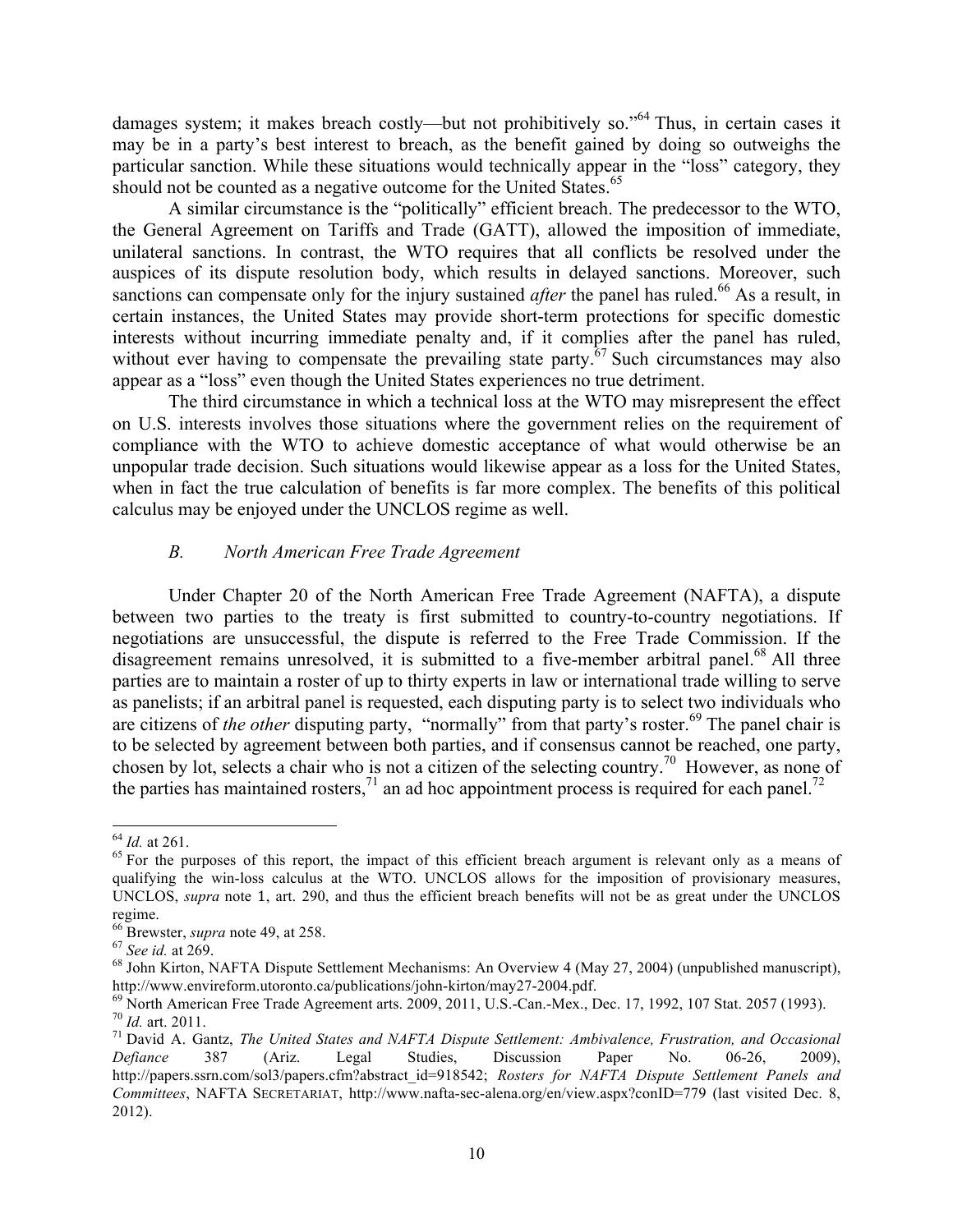Only three decisions have been issued under Chapter 20.<sup>73</sup> The United States was a party to all three disputes—once as a defendant, and twice as a plaintiff. The arbitral panel ruled against the United States in all three cases.<sup>74</sup> There are a variety of reasons for the infrequent use of the Chapter 20 arbitration procedure. Chief among these is the fact that NAFTA does not preclude resort to the WTO for most matters that fall under either agreement,  $^{75}$  and there "appears to be a preference among all three NAFTA Parties for WTO dispute settlement over Chapter 20."76 In addition, the U.S. government has approached Chapter 20 and its predecessor under the U.S.-Canada Free Trade Agreement with some skepticism, viewing the decisions of the predecessor process as not particularly well reasoned.<sup>77</sup> Finally, most significant trade-related issues in the region since September 11th have involved concerns such as national security and immigration, which "are not easily addressed under NAFTA."<sup>78</sup> The parties have instead relied substantially on "negotiations and joint planning" to address these issues over the past decade.<sup>79</sup>

# *C. 1944 Convention on Civil Aviation*

The 1944 Convention on Civil Aviation was one of the first multilateral treaties to establish a compulsory dispute resolution mechanism. The Convention provides for the creation of an International Civil Aviation Organization (ICAO) comprising an assembly, a council, and "such other bodies as may be necessary."<sup>80</sup> The assembly consists of one representative of each member state.<sup>81</sup> The council consists of a twenty-one-state governing body whose representatives are elected by the assembly for three-year terms.<sup>82</sup> Under Article 84, any dispute that cannot be negotiated is referred to the council for resolution.<sup>83</sup> The decision of the council may be appealed to either the International Court of Justice $84$  or an ad hoc tribunal. However, only five disputes have ever been brought under Article 84. The council has never issued a decision on the merits of a dispute.<sup>85</sup>

The infrequency with which cases are brought for resolution appears to demonstrate prima facie that mandatory arbitration clauses will rarely force the United States to accept a

 <sup>72</sup> Gantz*, supra* note 71, at 387. <sup>73</sup> *Id.* at 388 (noting that, as of 2009, only three decisions had been rendered). As of November 29, 2012, the website of the NAFTA Secretariat indicates that this is still the case. *Decisions and Reports*, NAFTA SECRETARIAT, http://www.nafta-sec-alena.org/en/DecisionsAndReports.aspx?x=312 (last visited Dec. 8, 2012).<br><sup>74</sup> Gantz, *supra* note 71, at 388-89.<br><sup>75</sup> *Id.* at 387.<br><sup>76</sup> *Id.* at 391.<br><sup>77</sup> *Id.* at 390.<br><sup>79</sup> *Id.* at 390.<br><sup>79</sup> *Id.*

Convention].<br> $81$  *Id.* art. 48.

<sup>81</sup> *Id.* art. 48. <sup>82</sup> *Id.* art. 50. <sup>83</sup> *Id.* art. 84. 84 *Id.* While the Convention refers to the Permanent Court of International Justice, pursuant to Article 37 of the Statute of the International Court of Justice, any treaty provision providing for a hearing before the Permanent Court of International Justice should now be read as providing for a hearing before the International Court of Justice. Statute of the International Court of Justice art. 37, June 26, 1945, 59 Stat. 1055, 33 U.N.T.S. 993.<br><sup>85</sup> Jon Bae, *Review of the Dispute Settlement Mechanism Under the International Civil Aviation Organization:* 

*Contradiction of Political Body Adjudication*, J. INT'L DISP. SETTLEMENT (forthcoming) (manuscript at 6), *available at* http://jids.oxford.org/content/early/recent.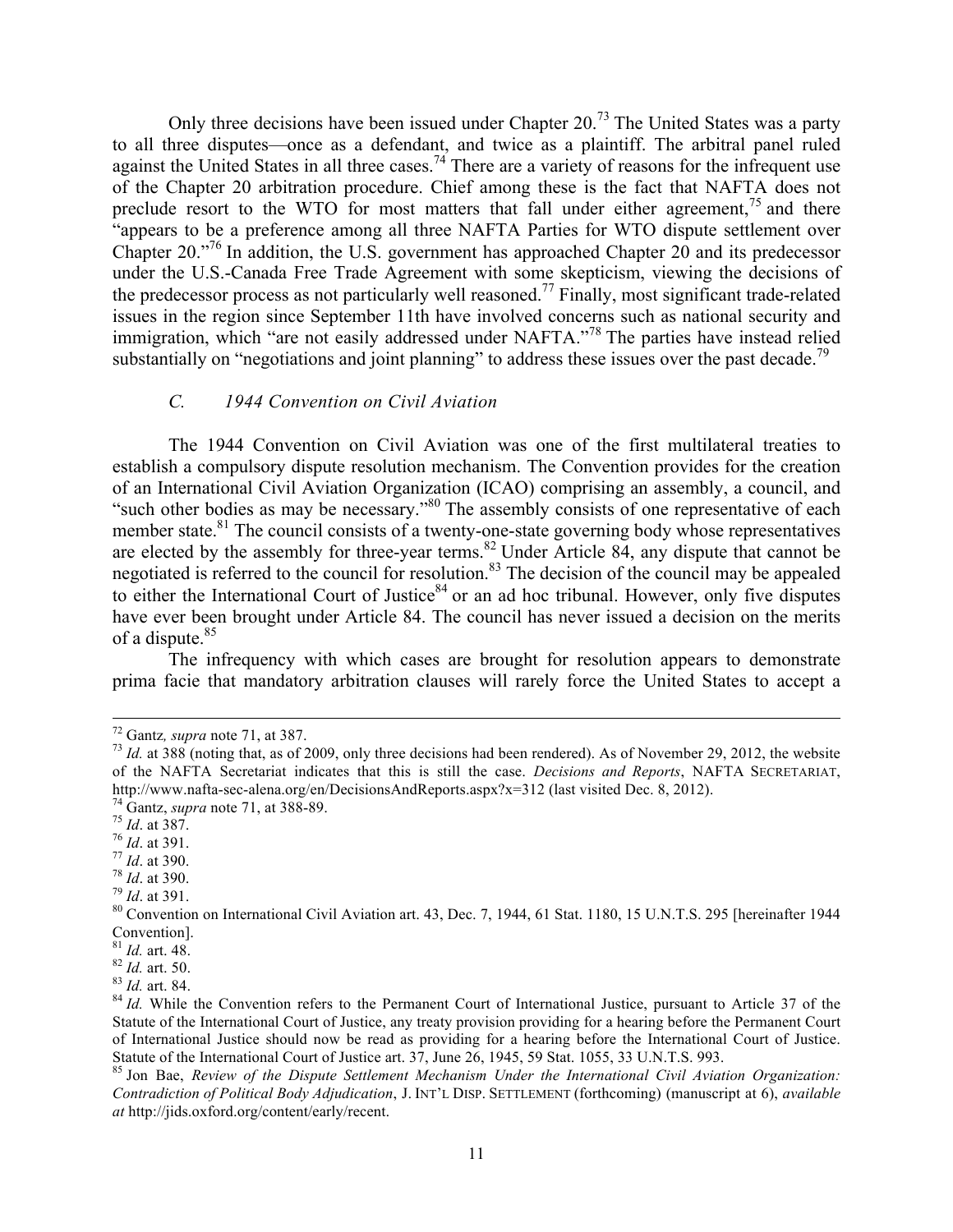decision it opposes. However, a closer examination of these five cases complicates this conclusion. Two of the five cases that were ultimately resolved before the ICAO issued a decision involved the United States. In the first instance, a 1998 dispute with Cuba, the United States reached an agreement brokered by the ICAO once it became clear the ICAO would rule against it.<sup>86</sup> In the second dispute, a 2000 disagreement with the European Union over aircraft noise emission, the council ruled in favor of the United States on the three procedural questions at issue, but did not rule on the merits. The council did not issue a ruling on the central issue— "whether ICAO environmental standards establish the maximum requirements that may be imposed."<sup>87</sup> The United States and the EU eventually reached an agreement, brokered by the ICAO, on the issue.<sup>88</sup>

#### *D. Bilateral Aviation Agreements*

The 1944 Convention on Civil Aviation provides that "[n]o scheduled international air service may be operated over or into the territory of a contracting State, except with the special permission or other authorization of that State, and in accordance with the terms of such permission or authorization."<sup>89</sup> In response to this provision, nations around the globe have entered into a series of bilateral aviation agreements that stretch back to World War II. These have established country-specific contracts, tailored to meet the needs of the two individual nations. And these contracts may take many forms, including "treaties, inter-governmental agreements, executive agreements, conventions, protocols, or exchanges of diplomatic notes."<sup>90</sup>

Early bilateral agreements called for adjudication or an advisory report by the ICAO.<sup>91</sup> More modern bilateral aviation agreements, however, provide instead for the establishment of an ad hoc arbitral tribunal, usually comprising three members, to resolve disputes arising out of the agreement.<sup>92</sup> The "typical" modern agreement "permits each nation to designate one of three arbitrators who will comprise the arbitral tribunal. The third arbitrator, who typically will not be a national of either contracting party, is to be selected by the two arbitrators already chosen."<sup>93</sup>

As of 2004, there have been only six arbitrations convened to resolve disputes arising out of these bilateral agreements.<sup>94</sup> Five have involved the United States.<sup>95</sup> The United States was the plaintiff in four of these cases, and the defendant in one.<sup>96</sup> The arbitral panels have found in favor of the United States in four of these cases.<sup>97</sup> In the fifth case, the United States and the opposing party settled before the arbitral tribunal reached a decision.<sup>98</sup>

<sup>&</sup>lt;sup>86</sup> Paul Stephen Dempsey, *Flights of Fancy and Fights of Fury: Arbitration and Adjudication of Commercial and Political Disputes in International Aviation, 32 GA. J. INT'L & COMP. L. 231, 277 (2004).* Political Disputes in International Aviation, 32 GA. J. INT'L & COMP. L. 231, 277 (2004).<br>
<sup>87</sup> Id. at 286.<br>
<sup>88</sup> Id. at 285.<br>
<sup>89</sup> 1944 Convention, *supra* note 86, at 236.<br>
<sup>99</sup> 1949 Convention, *supra* note 86, at 236.

specific legal questions at issue, the U.S. won both an "economic and equitable victory" as the Tribunal allowed U.S. carriers to continue service not on the basis of the strict terms of the agreement, but on the basis of prior French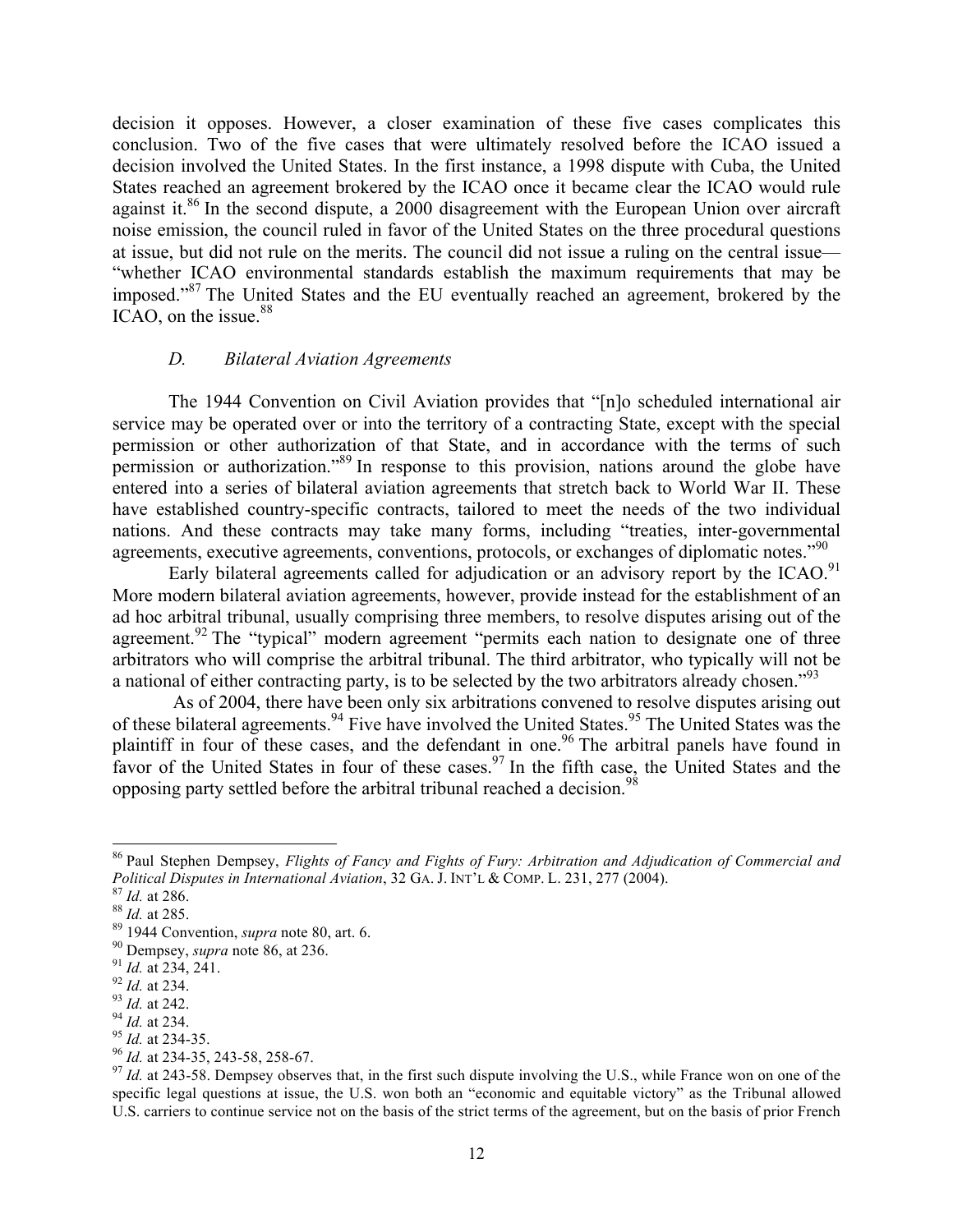### *E. Other Agreements*

We identified 15 other multilateral agreements to which the United States is a party that contain compulsory dispute settlement provisions. Almost none, however, have resulted in arbitration involving the United States that can readily be identified.<sup>99</sup> Nor have any of the arbitrations significantly impacted U.S. interests. The fifteen agreements are:

- Antarctic Protocol on Environmental Protection, signed at Madrid, October 4, 1991, entered into force January 14, 1998, articles  $18-20$  (arbitration)<sup>100</sup>
- International Coffee Agreement, 2001, article 42  $(Count)^{101}$
- Straddling Fish Stocks Agreement, 1995, article 30 (special arbitration)<sup>102</sup>
- MARPOL 1973/1978, article 10 & Protocol I (arbitration)<sup>103</sup>
- Offenses on Aircraft, Tokyo, 1963 article 24(1) (arbitration; ICJ as default)<sup>104</sup>
- Seizure of Aircraft, The Hague, 1970, article  $12(1)$  (arbitration; ICJ as default)<sup>105</sup>
- Safety of Civil Aviation, Montreal, 1971, article  $14(1)$  (arbitration; ICJ as default)<sup>106</sup>
- Internationally Protected Persons, 1973, article 13 (arbitration; ICJ as default)<sup>107</sup>
- Taking of Hostages, 1979, article 61(1) (arbitration; ICJ as default)<sup>108</sup>
- Physical Protection of Nuclear Material, 1979, article 17(2) (arbitration; ICJ as default)<sup>109</sup>

 

AGREEMENTS 147 (1982).<br><sup>100</sup> Protocol on Environmental Protection to the Antarctic Treaty, Oct. 4, 1991, 30 I.L.M. 1455 (1991).<br><sup>101</sup> International Coffee Agreement 2001, *opened for signature* Sept. 28, 2000, 2161 U.N.T.S

Implementation of the Provisions of the United Nations Convention of the Law of the Sea of 10 December 1982, Relating to the Conservation and Management of Straddling Fish Stocks and Highly Migratory Fish Stocks, U.N. Conference on Straddling Fish Stocks and Highly Migratory Fish Stocks, Sept. 8, 1995, 34 I.L.M. 1542. The agreement provides that "[t]he provisions relating to the settlement of disputes set out in Part XV of the Convention apply mutatis mutandis to any dispute between States Parties to this Agreement concerning the interpretation or application of this Agreement, whether or not they are also Parties to the Convention." *Id.* art. 30(1).<br><sup>103</sup> International Convention for the Prevention of Pollution from Ships, Nov. 2, 1973, 1340 U.N.T.S. 184 (1973).

The Convention was modified by the Protocol of 1978 Relating to the International Convention for the Prevention of Pollution from Ships, 1973, with annexes and protocols, Feb. 17, 1978, 1340 U.N.T.S. 61 (1978).<br><sup>104</sup> Convention on Offenses and Certain Other Acts Committed on Board Aircraft, Sept. 14, 1963, 20 U.S.T. 2941,

704 U.N.T.S. 219.

<sup>105</sup> Convention for the Suppression of Unlawful Seizure of Aircraft, Dec. 16, 1970, 22 U.S.T. 1641, 860 U.N.T.S. 105.

<sup>106</sup> Convention for the Suppression of Unlawful Acts Against the Safety of Civil Aviation, Sept. 23, 1971, 24 U.S.T. 565, 974 U.N.T.S. 177.

<sup>107</sup> Convention on the Prevention and Punishment of Crimes against Internationally Protected Persons, including Diplomatic Agents art. 13, *opened for signature* Dec. 14, 1973, 28 U.S.T. 1975, 1035 U.N.T.S. 167.

<sup>109</sup> Convention on the Physical Protection of Nuclear Material art. 17(2), *opened for signature* Mar. 3, 1980, T.I.A.S. 11080, 1456 U.N.T.S 101.

consent. *Id.* at 246. In a dispute between the U.K. and U.S., the U.S. received a favorable finding from the panel on a preliminary ruling; however, the dispute was ultimately resolved through negotiations. *Id.* at 262-63.<br><sup>98</sup> *Id.* at 267.<br><sup>99</sup> We identified arbitrations involving the United States under only one agreement: the Internat

Agreement (ICA) (one arbitration against Brazil). The United States prevailed in its arbitration case against Brazil under the ICA. *See* KABIR-UR-RAHMAN KHAN, THE LAW AND ORGANISATION OF INTERNATIONAL COMMODITY

<sup>&</sup>lt;sup>108</sup> International Convention Against the Taking of Hostages, Dec. 17, 1979, G.A. Res. 34/146, 34 U.N. GAOR Supp. (No. 46), U.N. Doc. A/34/46, 18 I.L.M. 1456 (1979).